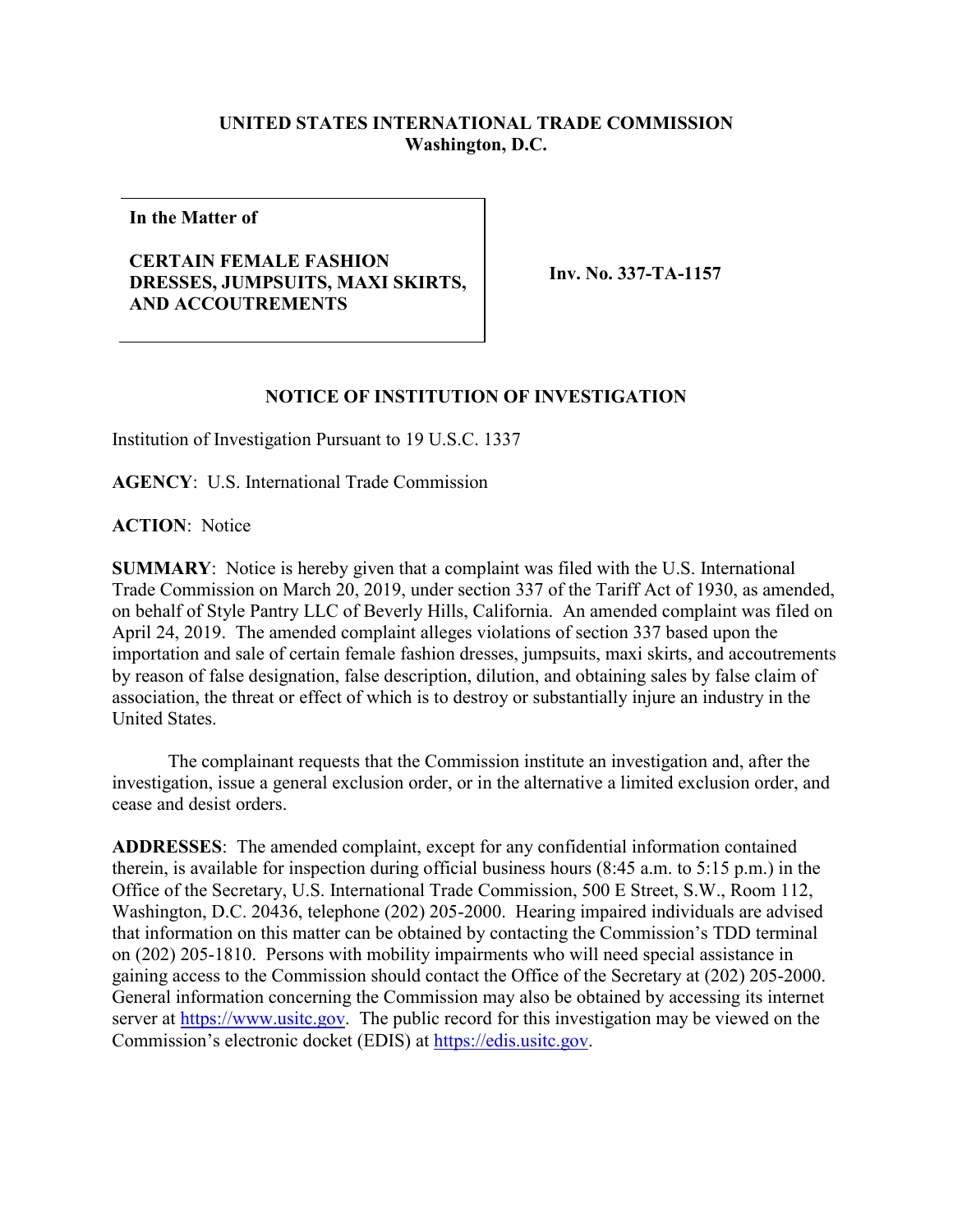**FOR FURTHER INFORMATION CONTACT**: Pathenia M. Proctor, The Office of Unfair Import Investigations, U.S. International Trade Commission, telephone (202) 205-2560.

## **SUPPLEMENTARY INFORMATION**:

**AUTHORITY**: The authority for institution of this investigation is contained in section 337 of the Tariff Act of 1930, as amended, 19 U.S.C. 1337, and in section 210.10 of the Commission's Rules of Practice and Procedure, 19 C.F.R. 210.10 (2019).

**SCOPE OF INVESTIGATION**: Having considered the amended complaint, the U.S. International Trade Commission, on May 21, 2019, **ORDERED THAT** –

(1) Pursuant to subsection (b) of section 337 of the Tariff Act of 1930, as amended, an investigation be instituted to determine whether there is a violation of subsection (a)(1)(A) of section 337 in the importation into the United States, or in the sale of certain products identified in paragraph (2) by reason of false designation of origin or source, false advertising, or unfair competition in violation of 15 U.S.C. 1125(a), the threat or effect of which is to destroy or substantially injure an industry in the United States;

(2) Pursuant to section 210.10(b)(1) of the Commission's Rules of Practice and Procedure, 19 C.F.R. 210.10(b)(1), the plain language description of the accused products or category of accused products, which defines the scope of the investigation, is "female jumpsuit dresses, frill sleeves jumpsuits, buttoned shoulder dolman sleeve jumpsuits, Navy bell sleeve wide leg jumpsuits, folded collar jumpsuits, maxi skirts, wrap bodice dresses, midi dresses, and pant dresses";

(3) For the purpose of the investigation so instituted, the following are hereby named as parties upon which this notice of investigation shall be served:

(a) The complainant is:

Style Pantry LLC 8950 W. Olympic Boulevard Suite 505 Beverly Hills, CA 90211

(b) The respondents are the following entities alleged to be in violation of section 337, and are the parties upon which the amended complaint is to be served:

> Amazon.com Inc. 440 Terry Avenue North Seattle, WA 98109

Xunyun Jiaxing Xunyung Imp & Exp Co. Ltd (10-05) Chuang Ye Da Sha